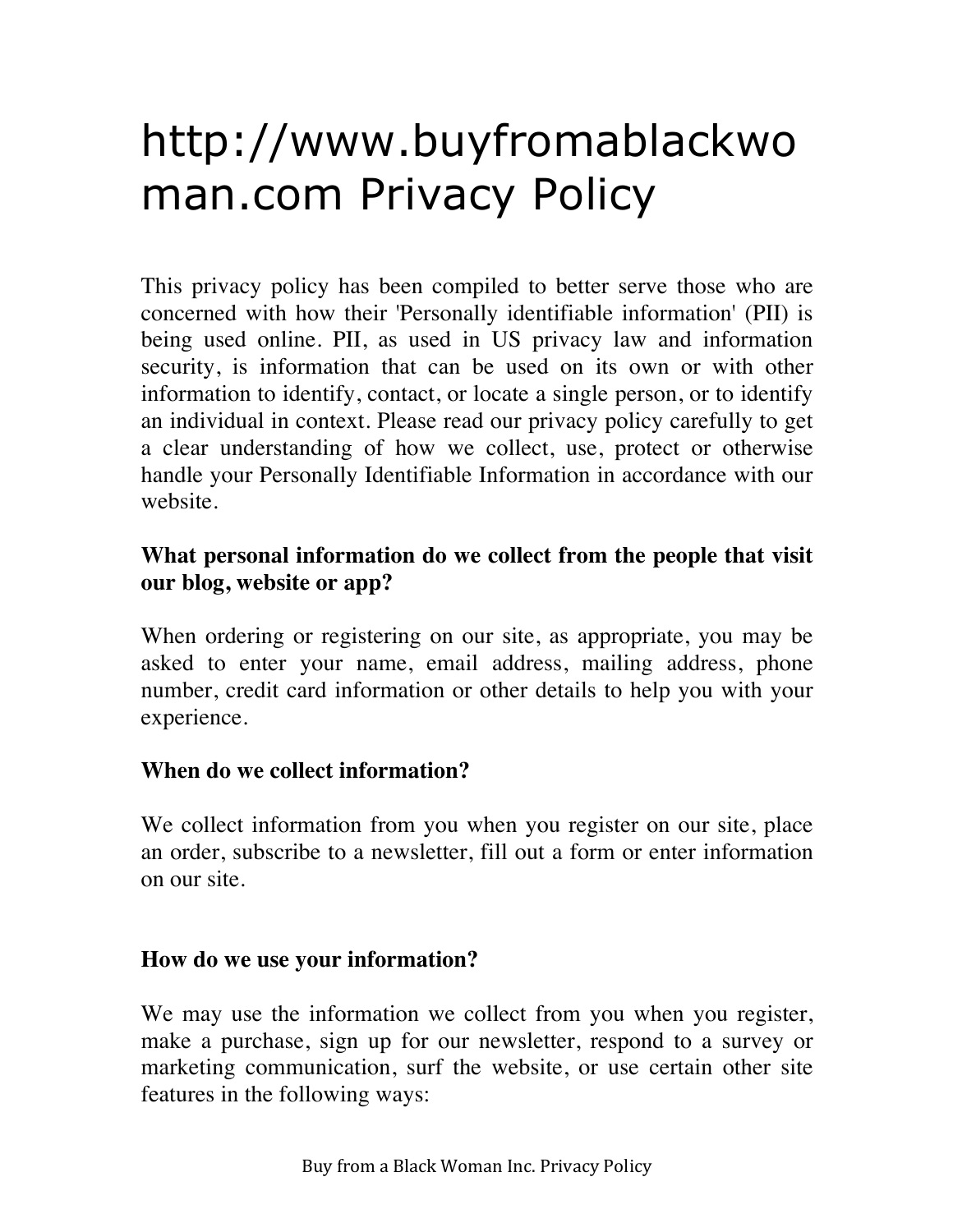**•** To personalize user's experience and to allow us to deliver the type of content and product offerings in which you are most interested.

**•** To improve our website in order to better serve you.

**•** To allow us to better service you in responding to your customer service requests.

**•** To administer a contest, promotion, survey or other site feature.

**•** To quickly process your transactions.

**•** To send periodic emails regarding your order or other products and services.

#### **How do we protect visitor information?**

Our website is scanned on a regular basis for security holes and known vulnerabilities in order to make your visit to our site as safe as possible.

We use regular Malware Scanning.

Your personal information is contained behind secured networks and is only accessible by a limited number of persons who have special access rights to such systems, and are required to keep the information confidential. In addition, all sensitive/credit information you supply is encrypted via Secure Socket Layer (SSL) technology.

We implement a variety of security measures when a user places an order to maintain the safety of your personal information.

All transactions are processed through a gateway provider and are not stored or processed on our servers.

#### **Do we use 'cookies'?**

Yes. Cookies are small files that a site or its service provider transfers to your computer's hard drive through your Web browser (if you allow) that enables the site's or service provider's systems to recognize your browser and capture and remember certain information. For instance, we use cookies to help us remember and process the items in your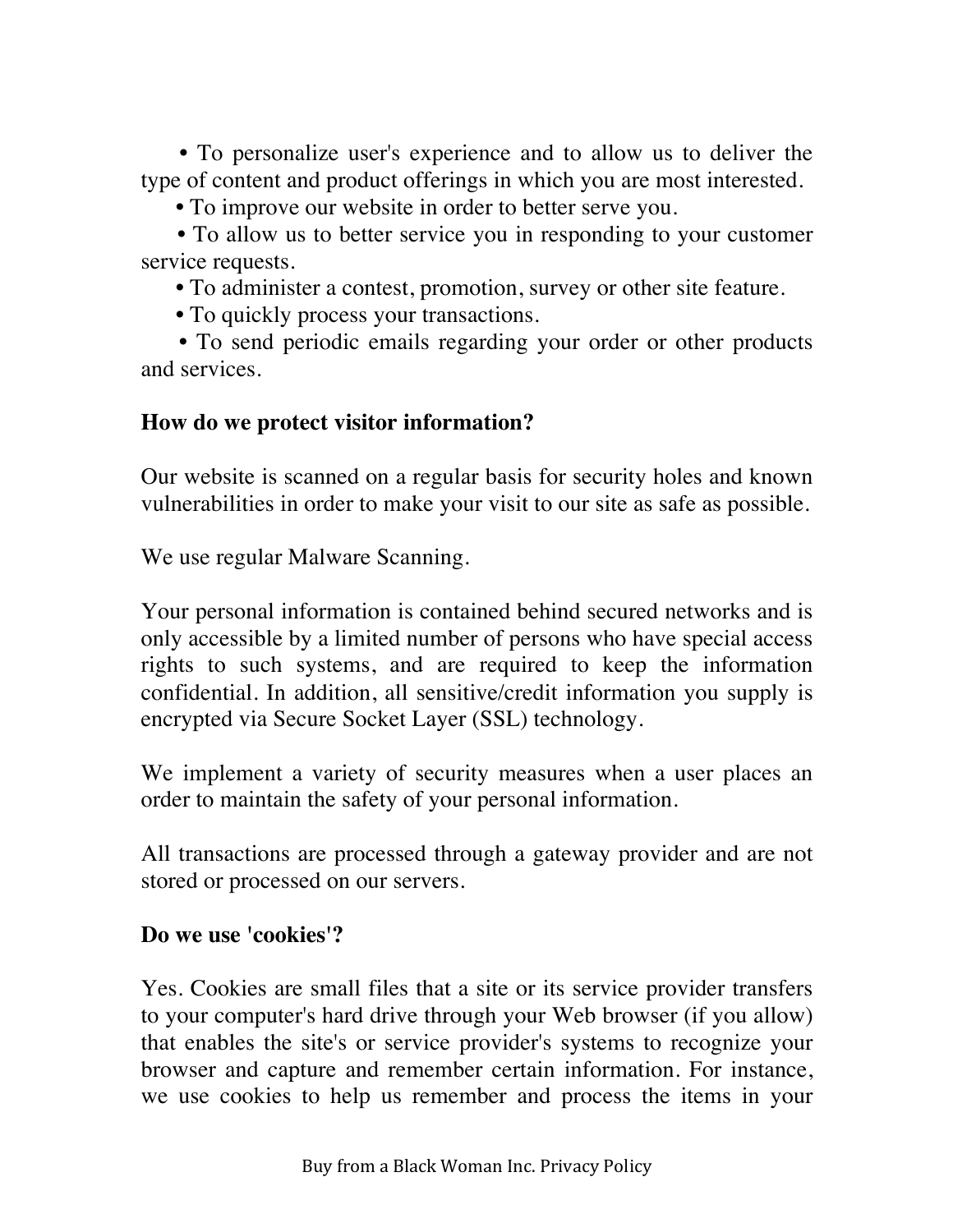shopping cart. They are also used to help us understand your preferences based on previous or current site activity, which enables us to provide you with improved services. We also use cookies to help us compile aggregate data about site traffic and site interaction so that we can offer better site experiences and tools in the future.

#### **We use cookies to:**

- **•** Help remember and process the items in the shopping cart.
- **•** Understand and save user's preferences for future visits.

You can choose to have your computer warn you each time a cookie is being sent, or you can choose to turn off all cookies. You do this through your browser (like Internet Explorer) settings. Each browser is a little different, so look at your browser's Help menu to learn the correct way to modify your cookies.

If you disable cookies off, some features will be disabled It won't affect the user's experience that make your site experience more efficient and some of our services will not function properly.

However, you can still place orders .

# **Third-party disclosure**

We do not sell, trade, or otherwise transfer to outside parties your personally identifiable information.

# **Third-party links**

We do not include or offer third-party products or services on our website.

# **Google**

Google's advertising requirements can be summed up by Google's Advertising Principles. They are put in place to provide a positive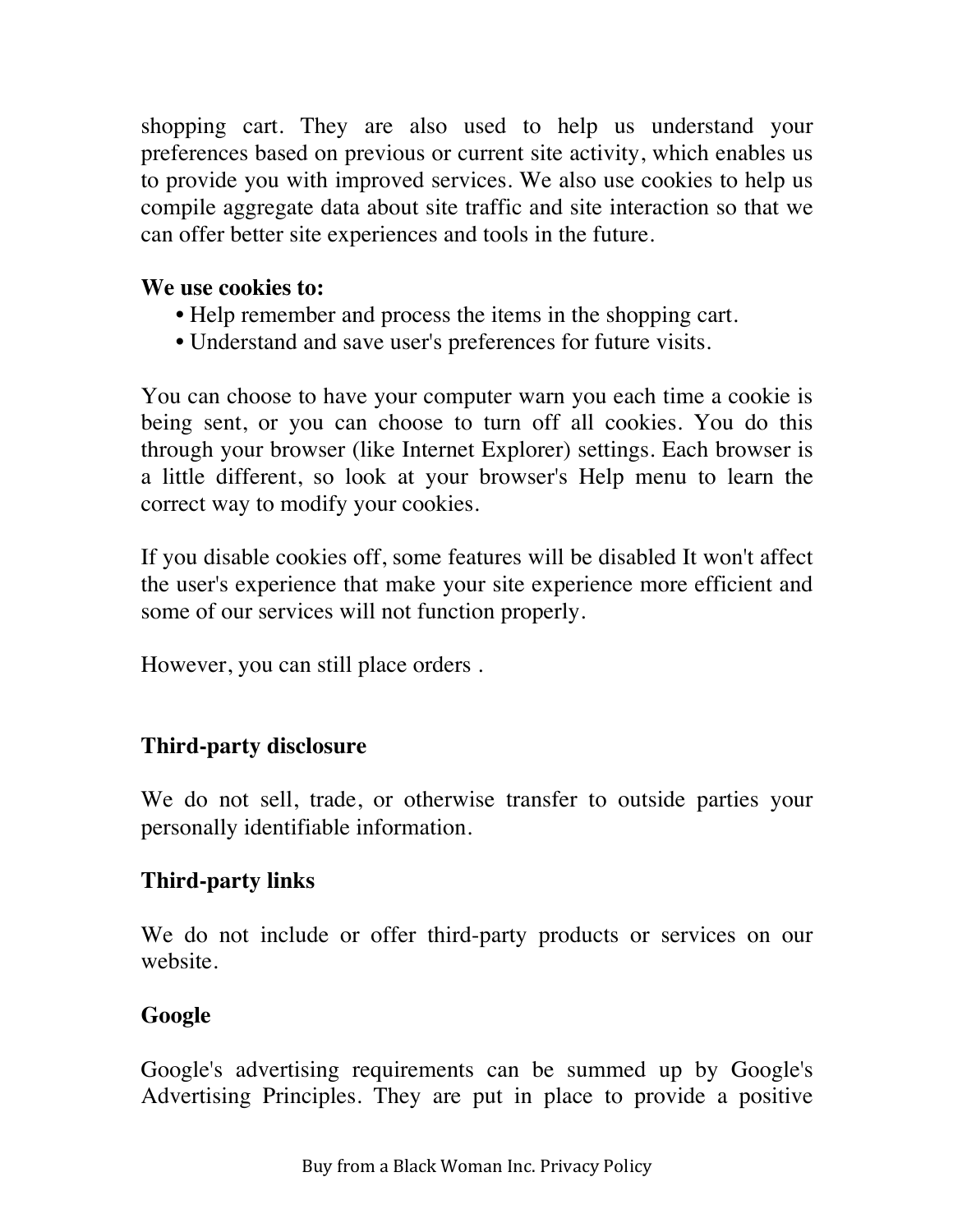experience for the users. https://support.google.com/adwordspolicy/answer/1316548?hl=en

We use Google AdSense Advertising on our website.

Google, as a third-party vendor, uses cookies to serve ads on our site. Google's use of the DART cookie enables it to serve ads to our users based on previous visits to our site and other sites on the Internet. Users may opt-out of the use of the DART cookie by visiting the Google Ad and Content Network privacy policy.

## **We have implemented the following:**

**•** Demographics and Interests Reporting

We along with third-party vendors, such as Google use first-party cookies (such as the Google Analytics cookies) and third-party cookies (such as the DoubleClick cookie) or other third-party identifiers together to compile data regarding user interactions with ad impressions and other ad service functions as they relate to our website.

Opting out:

Users can set preferences for how Google advertises to you using the Google Ad Settings page. Alternatively, you can opt out by visiting the Network Advertising initiative opt out page or permanently using the Google Analytics Opt Out Browser add on.

# **California Online Privacy Protection Act**

CalOPPA is the first state law in the nation to require commercial websites and online services to post a privacy policy. The law's reach stretches well beyond California to require a person or company in the United States (and conceivably the world) that operates websites collecting personally identifiable information from California consumers to post a conspicuous privacy policy on its website stating exactly the information being collected and those individuals with whom it is being shared, and to comply with this policy. - See more at: http://consumercal.org/california-online-privacy-protection-act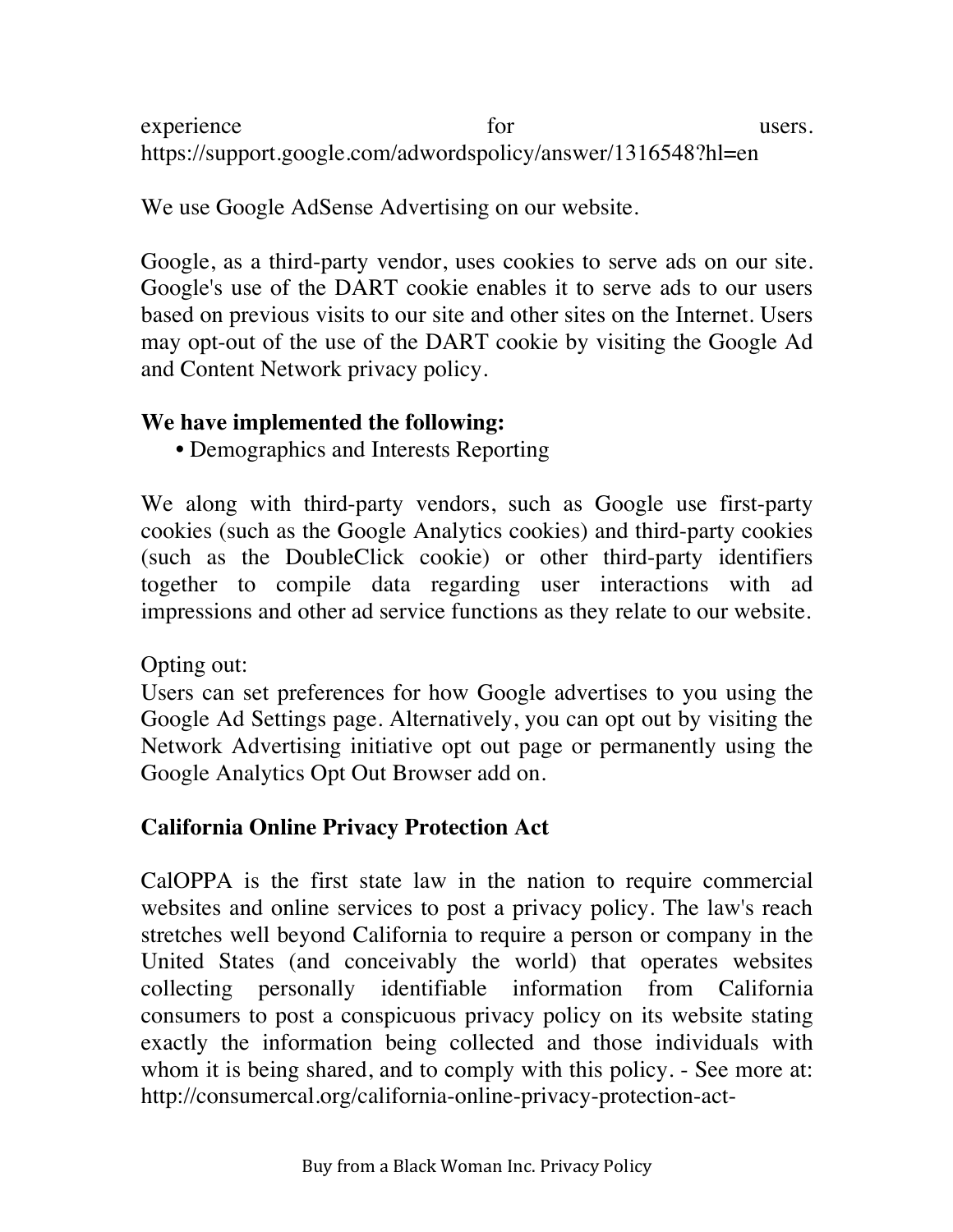caloppa/#sthash.0FdRbT51.dpuf

## **According to CalOPPA we agree to the following:**

Users can visit our site anonymously.

Once this privacy policy is created, we will add a link to it on our home page or as a minimum on the first significant page after entering our website.

Our Privacy Policy link includes the word 'Privacy' and can be easily be found on the page specified above.

Users will be notified of any privacy policy changes:

**•** On our Privacy Policy Page

Users are able to change their personal information:

**•** By emailing us

#### **How does our site handle do not track signals?**

We honor do not track signals and do not track, plant cookies, or use advertising when a Do Not Track (DNT) browser mechanism is in place.

#### **Does our site allow third-party behavioral tracking?**

It's also important to note that we do not allow third-party behavioral tracking

## **COPPA (Children Online Privacy Protection Act)**

When it comes to the collection of personal information from children under 13, the Children's Online Privacy Protection Act (COPPA) puts parents in control. The Federal Trade Commission, the nation's consumer protection agency, enforces the COPPA Rule, which spells out what operators of websites and online services must do to protect children's privacy and safety online.

We do not specifically market to children under 13.

## **Fair Information Practices**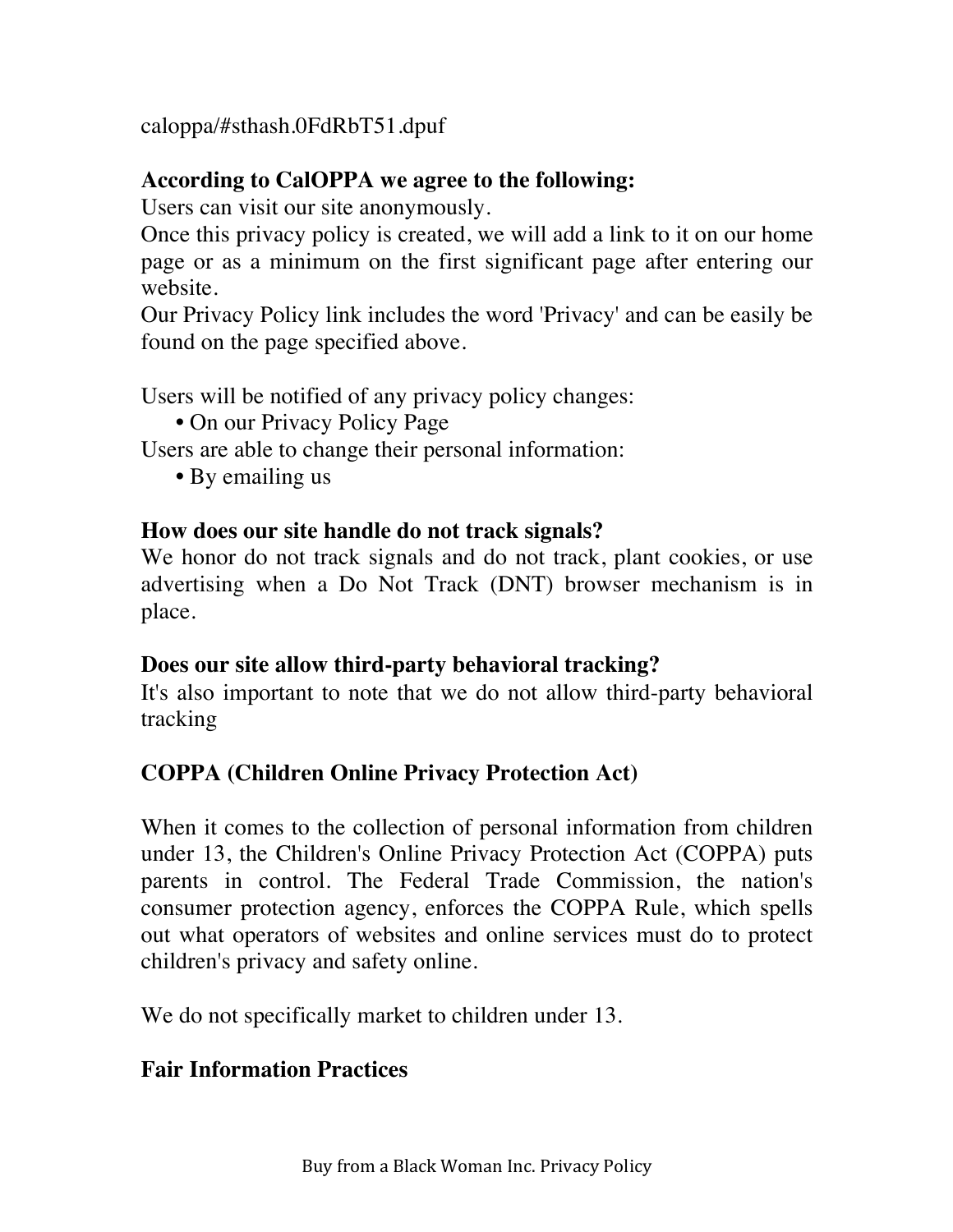The Fair Information Practices Principles form the backbone of privacy law in the United States and the concepts they include have played a significant role in the development of data protection laws around the globe. Understanding the Fair Information Practice Principles and how they should be implemented is critical to comply with the various privacy laws that protect personal information.

## **In order to be in line with Fair Information Practices we will take the following responsive action, should a data breach occur:**

We will notify the users via email

**•** Within 7 business days

We will notify the users via in-site notification

**•** Within 7 business days

We also agree to the Individual Redress Principle, which requires that individuals have a right to pursue legally enforceable rights against data collectors and processors who fail to adhere to the law. This principle requires not only that individuals have enforceable rights against data users, but also that individuals have recourse to courts or government agencies to investigate and/or prosecute non-compliance by data processors.

## **CAN SPAM Act**

The CAN-SPAM Act is a law that sets the rules for commercial email, establishes requirements for commercial messages, gives recipients the right to have emails stopped from being sent to them, and spells out tough penalties for violations.

#### **We collect your email address in order to:**

**To be in accordance with CANSPAM we agree to the following:**

## **If at any time you would like to unsubscribe from receiving future emails, you can email us at**

and we will promptly remove you from **ALL** correspondence.